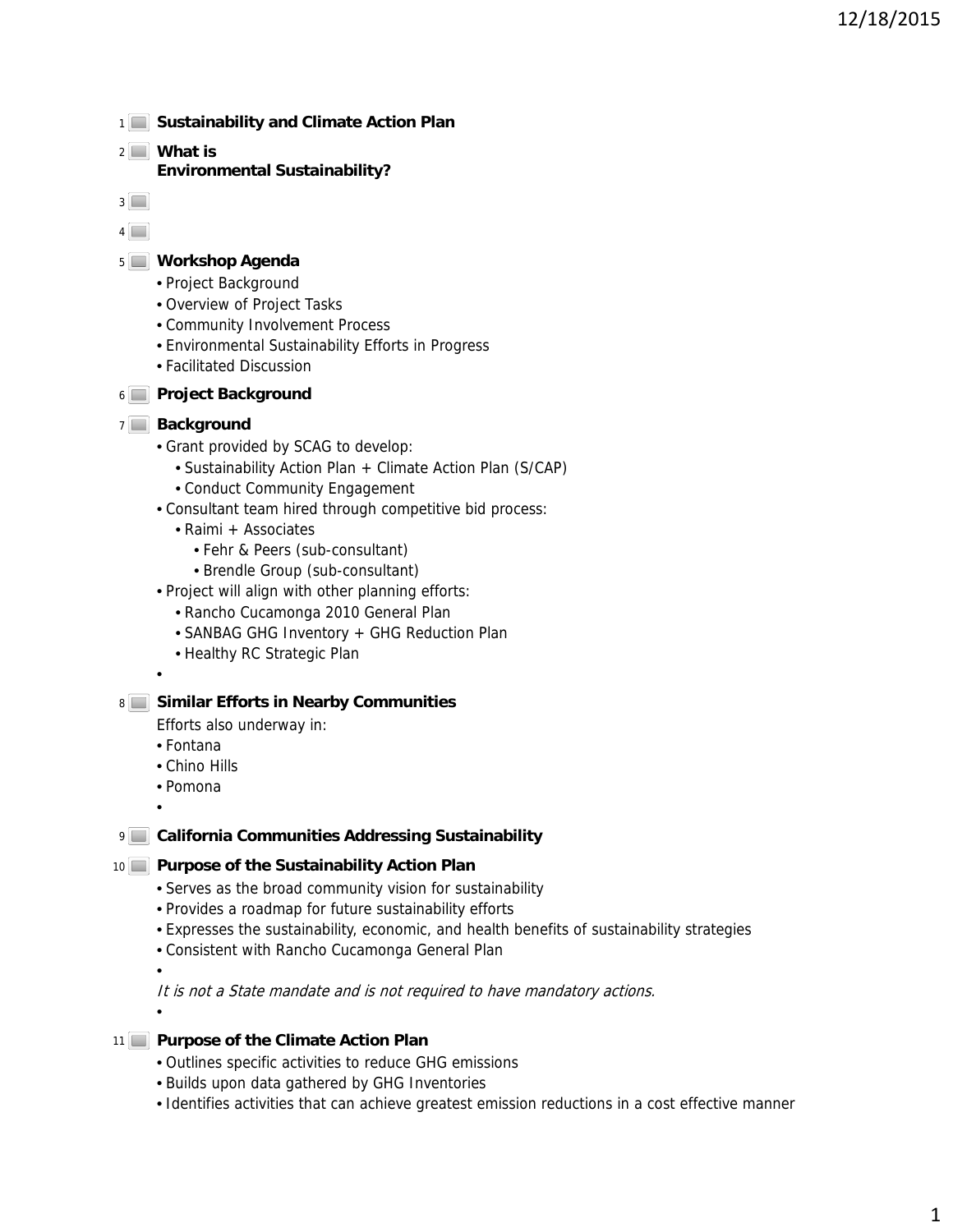It is not a State mandate and is not required to have mandatory actions.

12<sup>|</sup> Relationship between SAP and CAP

## 13 **Overview of Project Tasks**

### **Tasks + Process** 14

- 12 month schedule (November 2015 October 2016)
- Community engagement in each phase
- Ongoing involvement with key City staff, stakeholders & City Council
- •

•

## **Understanding + Building Upon Efforts to Date** 15

## **Identify + Prioritize + Evaluate Policies** 16

- Triple Bottom Line
	- Evaluation + Sustainability Index
	- Environmental
	- Economic
	- Health
- Goal + Policy Prioritization
- Subsequent Meetings with: Interdepartmental Advisory Group, Task Force, Community

## **Develop, Review, Adopt S/CAP**  17

- Outline + Format
- Draft S/CAP, including:
	- Goals, Policies, Actions
	- Best Practice Highlights
	- Implementation Program
	- Monitoring + Tracking
- Final Round of Meetings with: Interdepartmental Advisory Group, Task Force, Community, City Council

#### 18 Community Involvement **Throughout the Process**

### **Community + Stakeholder Engagement** 19

### 20 Sustainability + Climate Action Plan Task Force

- Approximately 20-25 members from local agencies, community organizations, and businesses
- Will meet at various phases throughout the process
- Task Force members serve a role in helping to develop the plan
- Members will help to prioritize policies, programs, and other strategies to include in the S/CAP

# **Stakeholder Interviews** 21

- Interviews with local stakeholders
- Purpose will be to evaluate current sustainability efforts and help prioritize the implementation of future efforts

### **Public Workshops + Events** 22

• Public events will be conducted to engage the public in the planning process during each stage of the planning process